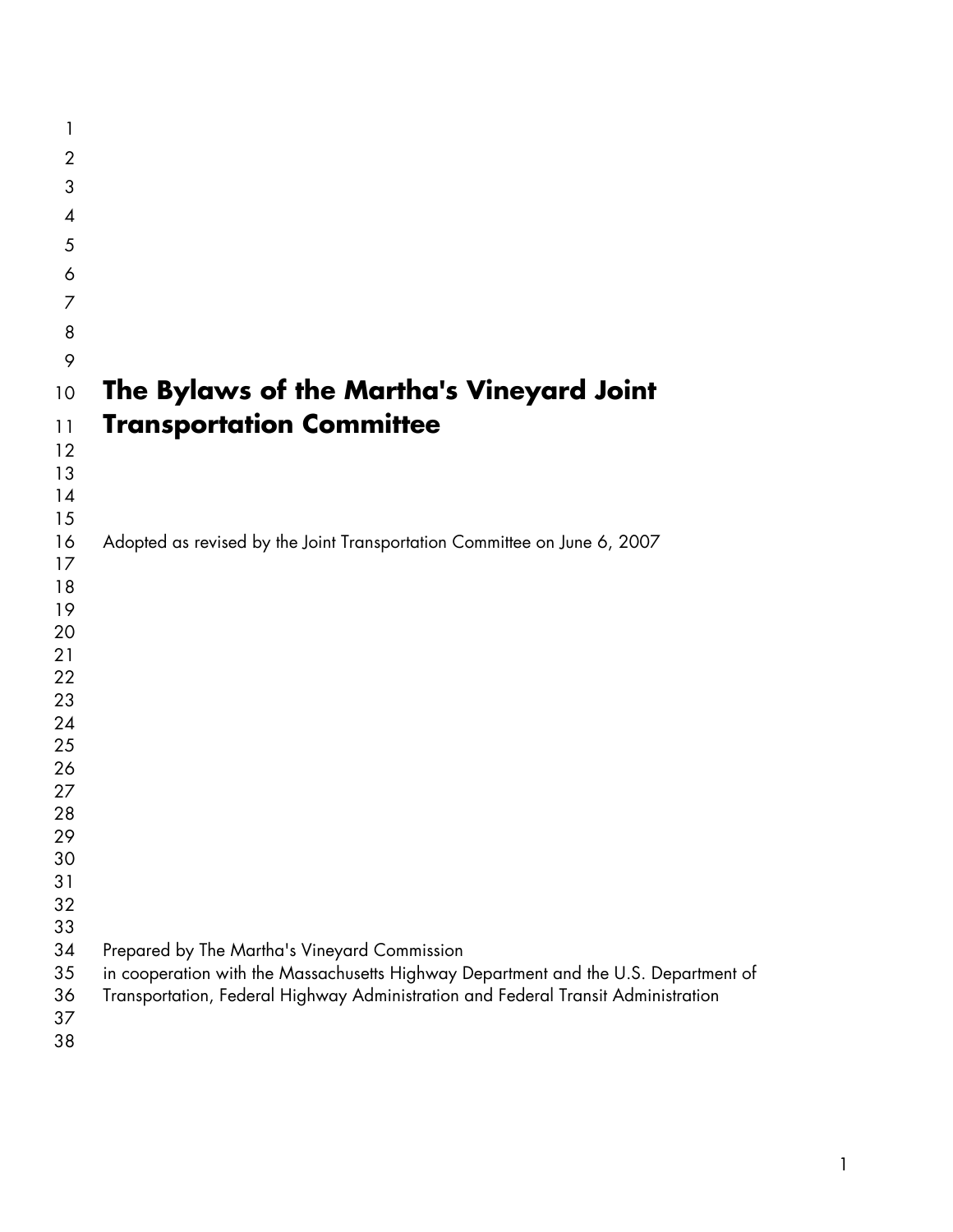### 38 **The By-Laws of the Martha's Vineyard Joint Transportation Committee**  39

## 40 **1. Introduction**

41

42 43 The Martha's Vineyard Joint Transportation Committee (JTC) was created by agreement of the Committee of Signatories (COS) in 1979. The agreement, formally called the Memorandum of

44 Understanding (MOU), was signed by the Secretary of the Executive Office of Transportation (EOT),

45 the Commissioner of the Massachusetts Department of Public Works, the Chairman of The Martha's

46 Vineyard Commission (MVC), and the Chairman of the Martha's Vineyard Transit Authority (VTA),

- 47 jointly known as the COS.
- 48

49 Desiring to sustain a "transportation planning process that is reflective of both Federal and State

- 50 51 policies and responsive to local goals and objectives", the COS established the JTC as a "citizen's advisory committee". The JTC's primary role is to advise the COS:
	- on matters of policy affecting the conduct of the "comprehensive, cooperative, and continuous (3-C)" transportation planning process, and
	- on such regional transportation documents as may from time to time be required by Federal or State laws and regulations.

57 58 Updates in major transportation laws, including the Intermodal Surface Transportation Efficiency Act of 1991 (ISTEA), the Transportation Equity Act for the 21<sup>st</sup> Century (TEA-21), and the Safe,

59 60 Accountable, Flexible, Efficient Transportation Equity Act: A Legacy for Users (SAFETEA-LU) have broadened the 3-C transportation planning process. Now, "proactive involvement" of the public is

- 61 62 the new foundation. Simply stated, the development of regional transportation planning documents is to be guided by the following principles:
	- early and continuing public involvement,
	- reasonable public access to information,
		- timely public notice of activities, and
	- explicit consideration and response to all public comments.
- 66 67

63 64 65

68 69 70 The purpose of the by-laws is to state the means by which the JTC, as the core group responsible for managing the 3-C process, will carry out its mission. The mission statement, objectives, and general procedures are consistent with the JTC's *Public Participation Plan*.

71

72 While the *Public Participation Plan* details policies on how citizens may become involved in

73 transportation planning on Martha's Vineyard, it is worth emphasizing that the JTC always

74 welcomes public input, be it through comment on documents, participation in public forums,

75 participation in JTC workgroups or the JTC itself, or simply through contacting the JTC or a JTC

76 member. The JTC also notes that if a member of the public has a concern regarding transportation

77 on the Island, the first point of contact should be the voting representative to the JTC from that town.

78 Of course, the JTC or its Coordinator will be happy to assist any member of the public with a

79 concern or issue, but an official town representative to the JTC is often also a town official with the

80 capacity to deal directly with certain concerns. The JTC would also like to note that the VTA has a

81 Consumer Advisory Group that deals directly with issues involving public transit. In short, while the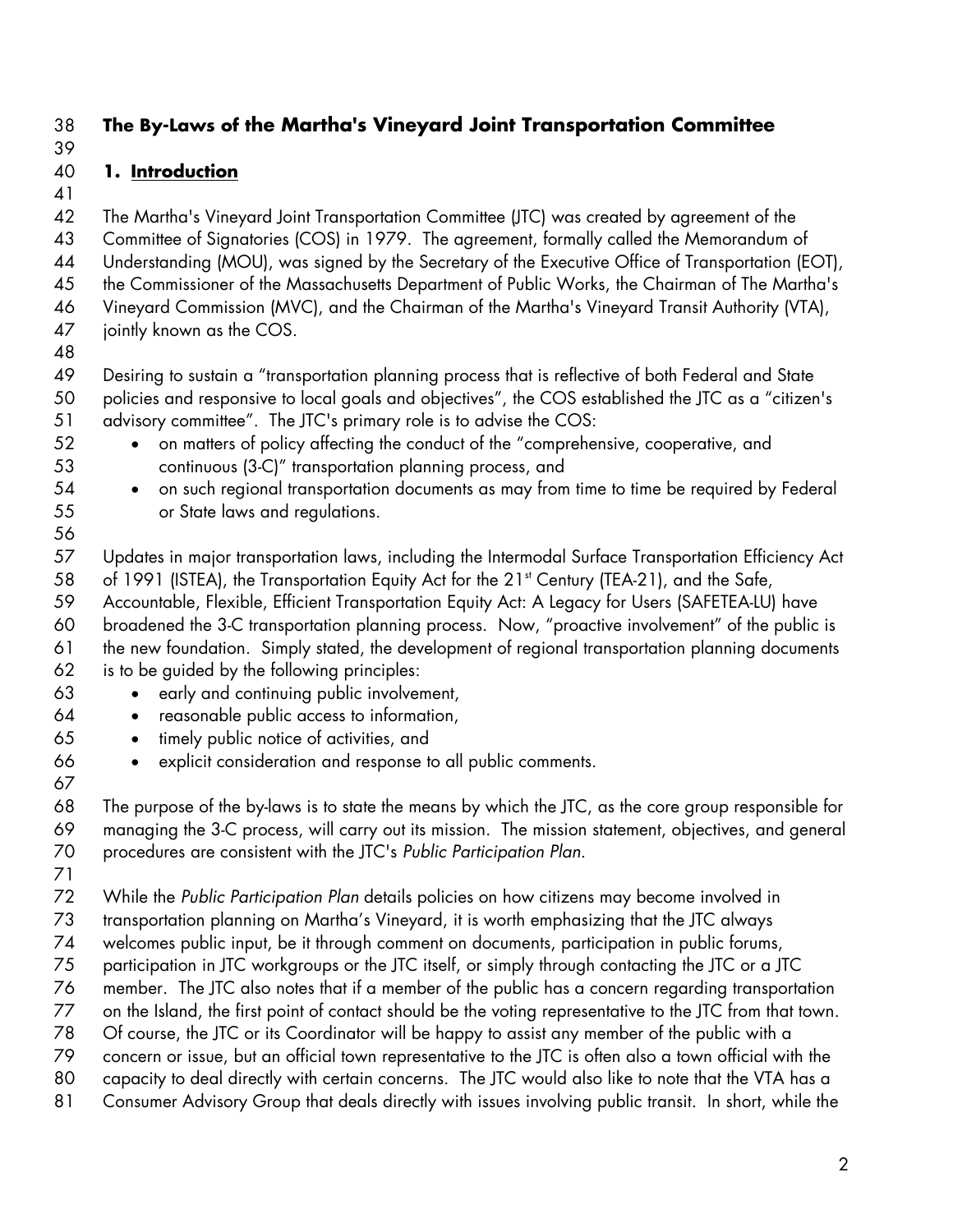- 82 JTC makes every effort to solicit and respond to public input in its decision-making, members of the
- 83 84 public should always feel free to contact the JTC with issues or concerns, and the JTC will make every effort to respond appropriately.
- 85

89 90 91

## 86 **2. Mission Statement**

- 87 88 Maintaining a 3-C transportation planning process requires the JTC to:
	- identify significant regional transportation issues and needs;
	- seek the fullest possible participation from individuals, interest groups, and public officials;
	- consider the needs of Island residents, visitors, and businesses;
- 92 93 94 • provide advice, information, and recommendations to decision-makers at all levels of government concerning the planning and implementation of regional transportation projects; and
	- review the effectiveness of the public involvement activities.
- 95 96

### 97 **3. Objectives** 98

99 100 101 102 103 The intent of the 3-C process is to allow all interested individuals and groups to influence the planning of an intermodal regional transportation system. The intermodal system will cover all modes of travel and highway systems on the Island and going to and from the Island. The intermodal system should result in improved mobility and accessibility for all Island residents, visitors, businesses, and goods.

104

107 108

105 106 The 3-C process shall be supported by activities of the JTC that:

- are oriented toward open planning and consensus-building;
- are perceived by the residents of Martha's Vineyard as a dynamic process through which the results are based on wide and effective participation;
- 109 110 111 • recognize that decisions affecting the regional transportation system should be made within the framework of the *Regional Island Plan*, the comprehensive plan periodically adopted by The Martha's Vineyard Commission; and
- 112 113 114 115 • produce recommendations concerning regional transportation priorities and programs that are consistent with the *Regional Transportation Plan for Martha's Vineyard*, the region's *Transportation Improvement Program*, the *Unified Work Program*, and other regional transportation planning documents.

# 117 **4. Membership**

118

116

119 120 121 122 As outlined in the MOU, the "COS shall annually determine the membership of the JTC in a manner that will provide for a widely representative viewpoint and ensure a balanced consideration of transportation issues." There shall be two membership classes - Voting Members, and *Ex-officio* and other Non-voting Members.

- 123
- 124 Voting Members of the JTC shall consist of representatives of:
- 125 • one from the County of Dukes County,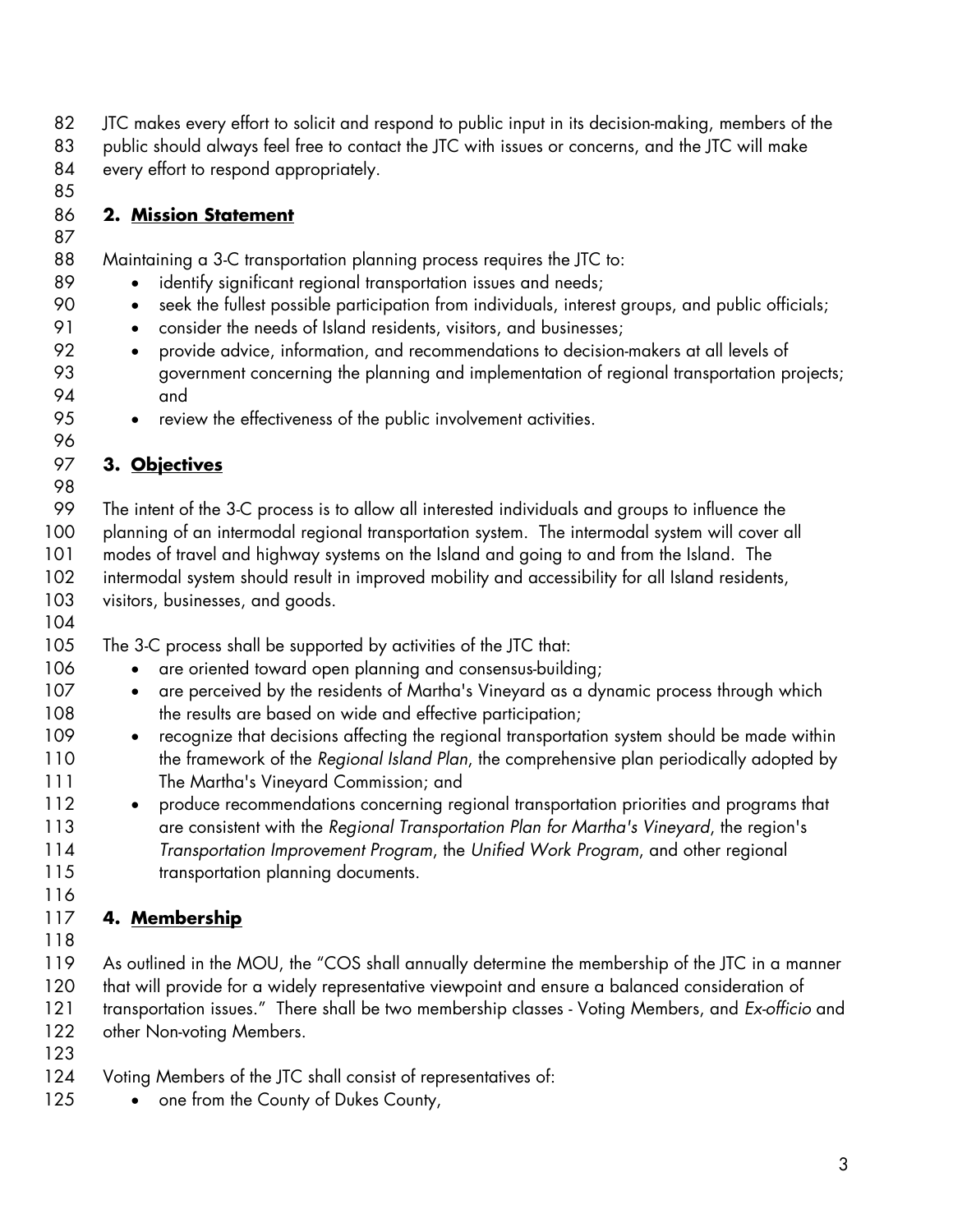126 127 128 129 130 131 132 133 134 135 136 137 138 139 140 141 142 143 144 145 146 147 148 149 • one each from the six Towns, • one from the Wampanoag Tribe of Gay Head (Aquinnah). (Invited.) *Ex-officio* (non-voting) Members of the JTC shall consist of: • the Executive Director of the MVC, • a representative from the VTA, • a representative from the Steamship Authority (SSA), • a representative from the Massachusetts Executive Office of Transportation, • a representative from the Federal Highway Administration, • a representative from the Federal Transit Administration, • a representative from the Martha's Vineyard Airport (MVY), • a representative from the Martha's Vineyard Chamber of Commerce • a person representing the cycling and pedestrian community, • a person representing the disabled community, • a person representing the elderly community, Other representatives of private providers of transportation, business groups, consumer groups, environmental groups, minority communities, and the public may also join the JTC as Non-voting **Members** JTC members shall be appointed, reappointed, or reaffirmed in January of each year by the COS. The Chairman and the Coordinator will solicit Voting and *Ex-officio* Members from the above municipalities and groups in December. Other Non-Voting Members will be solicited with advertisements in local media and on the MVC website. Those who would like to be considered for JTC membership should contact the Coordinator before January. 150 **5. Officers and Their Duties** 151 152 153 154 155 156 157 158 159 160 161 162 163 164 165 166 167 168 169 The officers of the JTC who are to be selected by a majority of the members shall consist of the Chairman, Vice Chairman, Coordinators, and working group Coordinators. Each officer's term shall be for one (1) calendar year. The Chairman shall have the general supervision of the JTC and the duties shall include, but not be limited to: • scheduling meeting and forums; • preparing the agenda and notifying all members, interested individuals and groups, and the general public; • opening all meetings and forums at the appointed hour, calling the sessions to order, and adjourning all sessions; • facilitating consensus by inviting public participation, eliciting comments, and directing the discussion of all matters brought to the JTC; • reporting the results of JTC meetings to the COS; and • receiving all JTC correspondence and presenting them to membership. The Vice Chairman shall preside in the absence of the Chairman.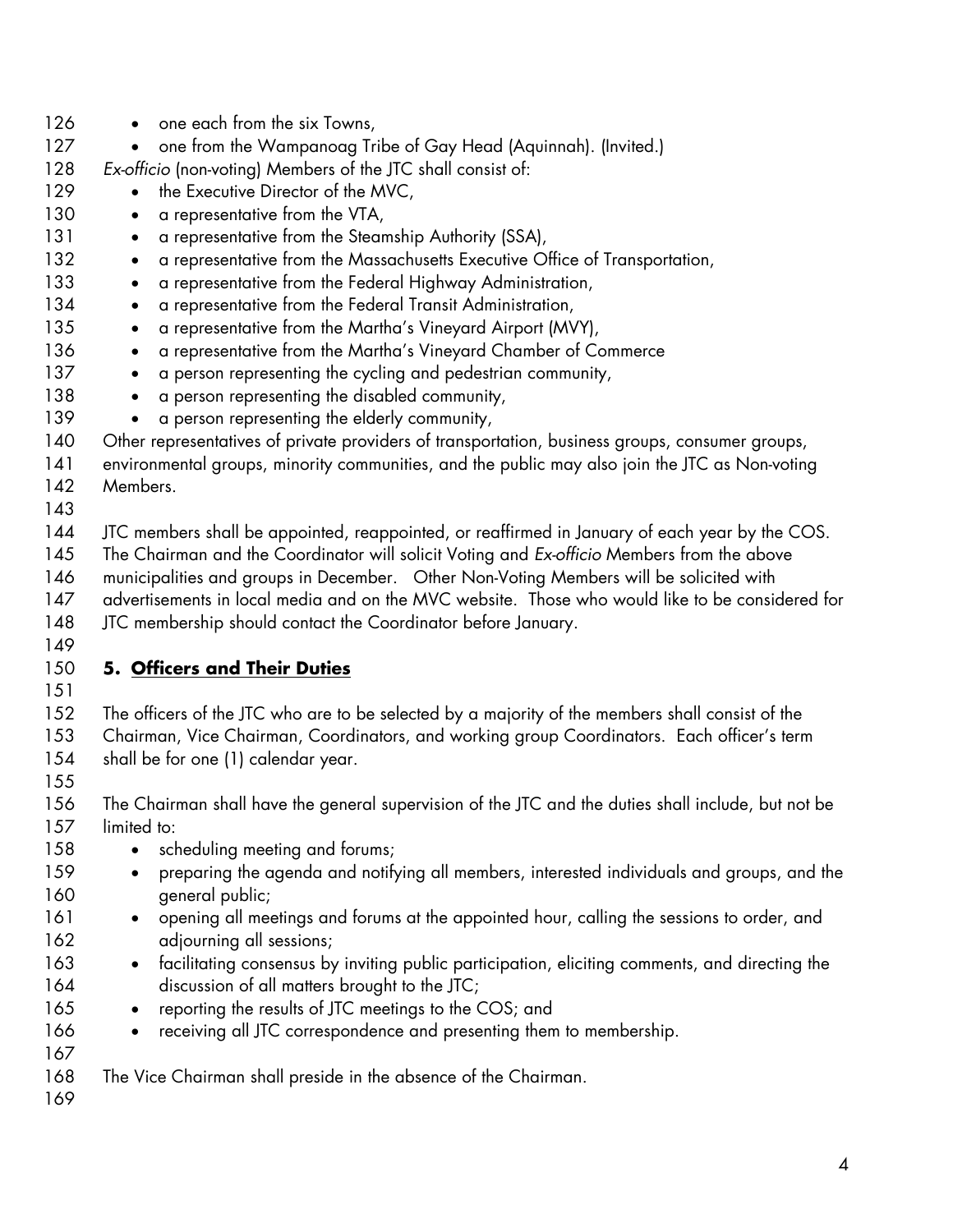170 171 172 173 174 175 176 177 178 179 180 181 182 183 184 185 186 The Coordinator, a non-voting officer nominated by the Executive Director of The Martha's Vineyard Commission, shall assist the JTC as deemed necessary. The Chairman of the JTC and the Coordinator shall be responsible for: • organizing working groups; • organizing public meetings and forums; • overseeing the working groups. Working group Coordinators shall: • preside at working group meetings, facilitate consensus by inviting public participation, eliciting comments, and; • direct the discussion of all matters pertaining to the working group, and prepare position papers, meeting summaries, and recommendations. Working groups and Coordinators shall be appointed by the Chairman with the consent of JTC members. 187 **6. Meetings** 188 189 190 191 192 193 194 195 196 197 198 199 200 201 202 203 204 205 206 207 208 209 210 211 212 213 **Regular Meetings**. All meetings shall be open to the public and conducted according the "open meeting law": M.G.L. Chapter 39, section 23B. Regular meetings shall be held monthly unless otherwise determined by the Chairman. Regular meetings shall be publicized seven (7) working days in advance by the Coordinator. If the topic of a regular meeting pertains the development, review, or amendment of the *Regional Transportation Plan, Unified Work Program, Transportation Improvement Program,* or *Public Participation Plan*, then the meeting will be publicized fourteen (14) calendar days in advance. Meeting notices shall state the place, date, and time of the meeting and the topics to be discussed. Meeting places and times shall be arranged to accommodate low-income householders and individuals whose mobility is impaired. Notices shall be sent members of the JTC, to town clerks, local news media, and to all interested individuals and organizations. Meeting notices and any supplementary materials for review will be available on the website of the Martha's Vineyard Commission (www.mvcommission.org). A quorum for regular meetings shall consist of four (4) voting members, or three (3) voting members if at least two of those members represent the towns of Edgartown, Oak Bluffs, or Tisbury (those towns having a majority of the Island's population). A complete record of each regular meeting shall be prepared by the Coordinator. Copies of meeting records will be available on the website of the Martha's Vineyard Commission (www.mvcommission.org) or from the Coordinator.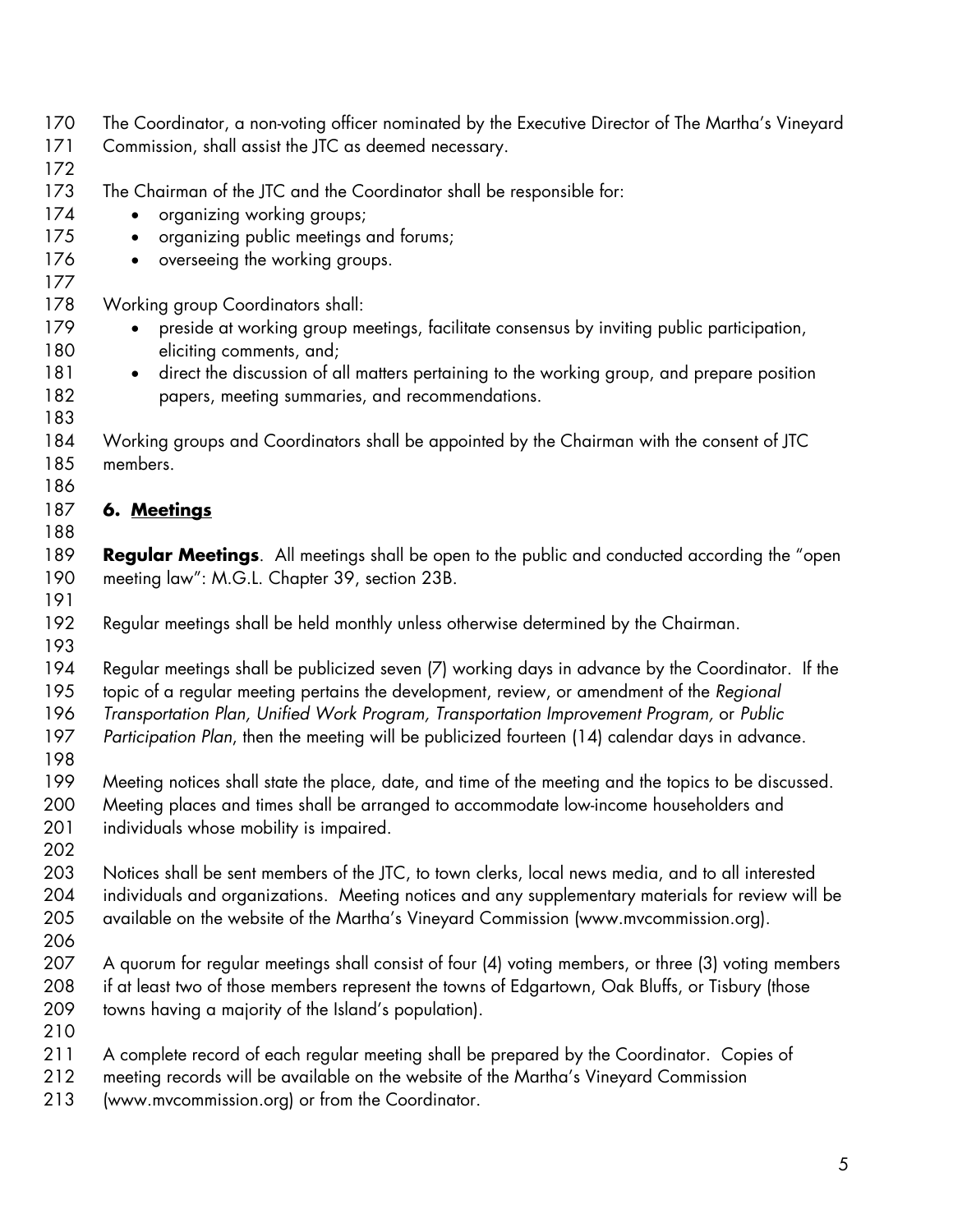- 214
- 215 216 217 218 **Working Groups**. The JTC can, when necessary, designate working groups that report back to the JTC on specific issues. Working group Coordinators may call special meetings to consider issues and topics as directed by the JTC as a whole. All meetings shall be open to the public and conducted according to the "open meeting" law.
- 219
- 220 Scheduling of working group meetings pertaining to the development, review, or amendment of the
- 221 222 223 *Regional Transportation Plan, Unified Work Program, Transportation Improvement Program,* or *Public Participation Plan*, as well as the availability of related records shall be as for regular meetings.
- 224

225 226 227 **Forums**. Forums at which regional transportation issues, regional planning documents, or regional transportation projects may be presented to the public shall occur as deemed appropriate by the JTC as a whole.

- 228 229 Forums will be the primary means of informing the public and soliciting opinions related to a
	- 230 balanced regional transportation system.
	- 231

232 233 234 Whenever possible, forums shall be publicized fourteen (14) calendar days in advance by the Coordinator. If the topic of a forum pertains to the development, review, or amendment of the *Regional Transportation Plan, Unified Work Program, Transportation Improvement Program,* or

- 235 *Public Participation Plan*, then the forum will be publicized fourteen (14) calendar days in advance.
- 236 237 238 239 Forum notices shall state the place, date, and time of the forum and the topics to be discussed. Forum places and times shall be arranged to accommodate low-income householders and individuals whose mobility is impaired.
- 240

241 242 243 244 245 Notices shall be sent to the chief elected officials of Dukes County and the municipalities of Dukes County, the Island's Legislative Liaison, members of the COS, members of the JTC, town clerks, local news media, and to all interested individuals and organizations. Meeting notices and any supplementary materials for review will be available on the website of the Martha's Vineyard Commission (www.mvcommission.org).

246

247 248 249 A complete record of each forum will be prepared by the Coordinator. Copies of forum records will be available on the website of the Martha's Vineyard Commission (www.mvcommission.org) or from the Coordinator.

250

## 251 **7. Decision-making**

252

253 254 255 Decisions to be made by the JTC shall be based on consensus agreement when possible. The goal of consensus-building is to ensure that the actions of the JTC reflect the interests of many individuals and groups.

- 256
- 257 The Chairman and Coordinators shall facilitate consensus-building by: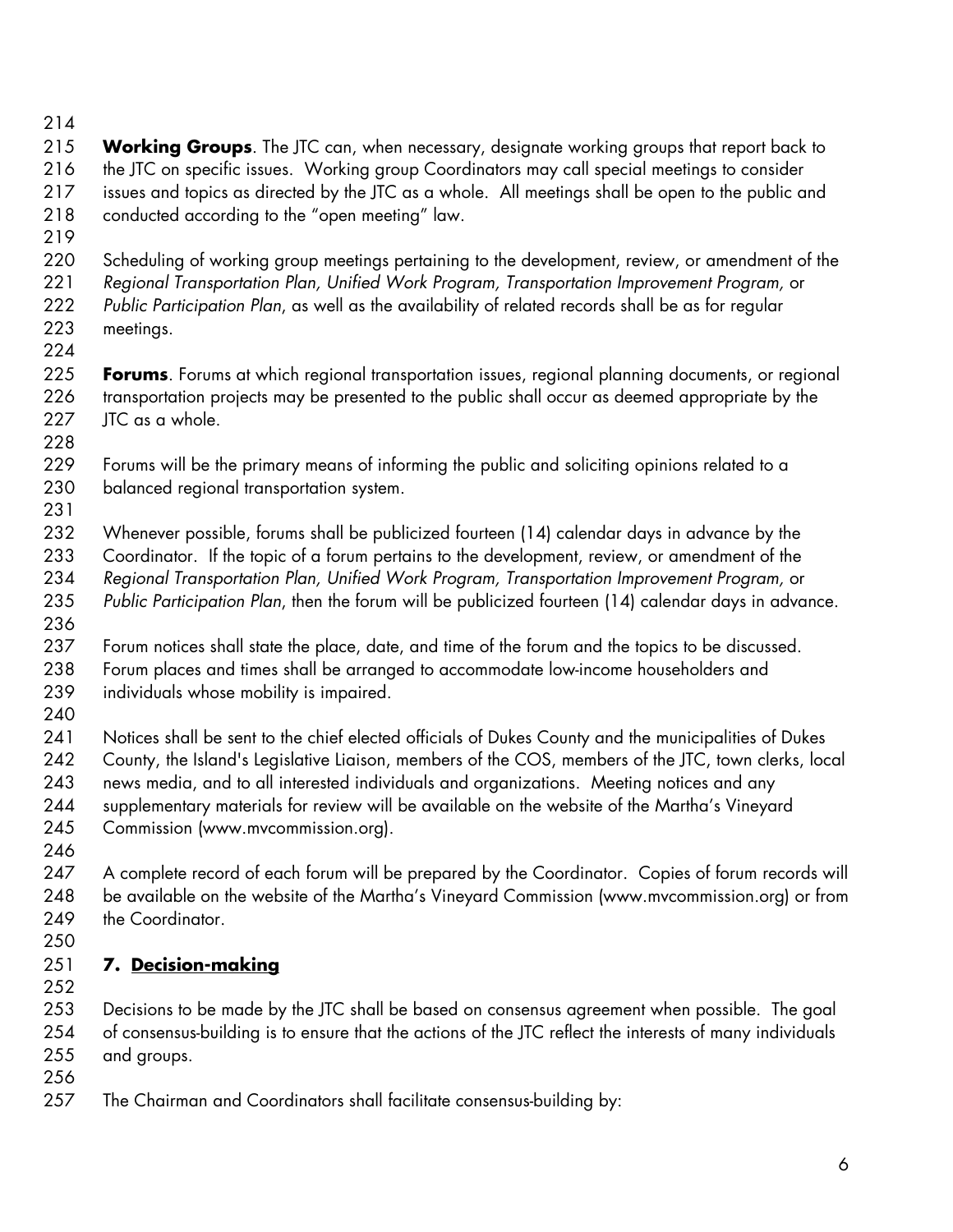258 259 260 261 262 263 264 265 266 267 268 269 270 271 272 273 274 275 276 277 278 279 280 281 282 283 284 285 286 287 288 289 290 291 292 293 294 295 296 297 298 299 300 301 • Soliciting opinions and comments from all persons attending meetings and forums. Written statements may be submitted to the JTC prior to the preparation of any recommendation, endorsement, decision, or report; • Encouraging discussion of issues until the interests of all individuals and groups are clearly expressed and understood; • Resolving conflicting viewpoints so as to form a compromise or consensus statement; and • Requesting formal presentations from the transportation planning staff of The Martha's Vineyard Commission. A public-comment period as to the *Unified Work Program* or *Transportation Improvement Program,* or amendments thereto, shall be for fifteen (15) calendar days. A public-comment period as to the *Regional Transportation Plan,* or amendments thereto, shall be for thirty (30) calendar days. A public-comment period as to the *Public Participation Plan*, or amendments thereto, shall be for fortyfive (45) calendar days. All public-comment periods begin on the day the legal notice appears in the local newspaper. Copies of the subject documents and supporting reports and research memoranda shall be available for public review during the public-comment period. At the end of the public-comment period, the Coordinator shall summarize all public comments received and present a written report to the JTC that shall be published on the website of the Martha's Vineyard Commission (www.mvcommission.org). Prior to its recommendations, endorsements, and other decisions, the JTC shall explicitly acknowledge and respond to comments received during the public-comment period. If the final *Regional Transportation Plan* or *Transportation Improvement Program* or amendment thereto differs significantly from the one which was made available for public review, discussion and comment and raises new material issues which interested individuals could not have foreseen, then an additional fifteen (15) calendar day public-comment period shall be instituted by the Chairman. The additional public-comment period will follow the same procedures of the initial public-comment period. The Chairman at regular meetings and forums, and the Coordinators at working group meetings, having solicited all opinions and comments and sensing that the discussion is complete, shall restate the issue and its resolution. With the consent of a majority of the JTC members, the Chairman of a regular meeting or forum or the Coordinator of a working group meeting shall direct the Coordinator to prepare a consensus statement in the minutes of that meeting to be adopted at the next regular JTC meeting. The Chairman or Coordinators, if sensing that a consensus cannot be reached, shall, with the consent of the JTC members in attendance, either: • request additional information so that the issue can be discussed at the next regular JTC meeting, or • take a formal vote of Voting Members present, with a simple majority ruling.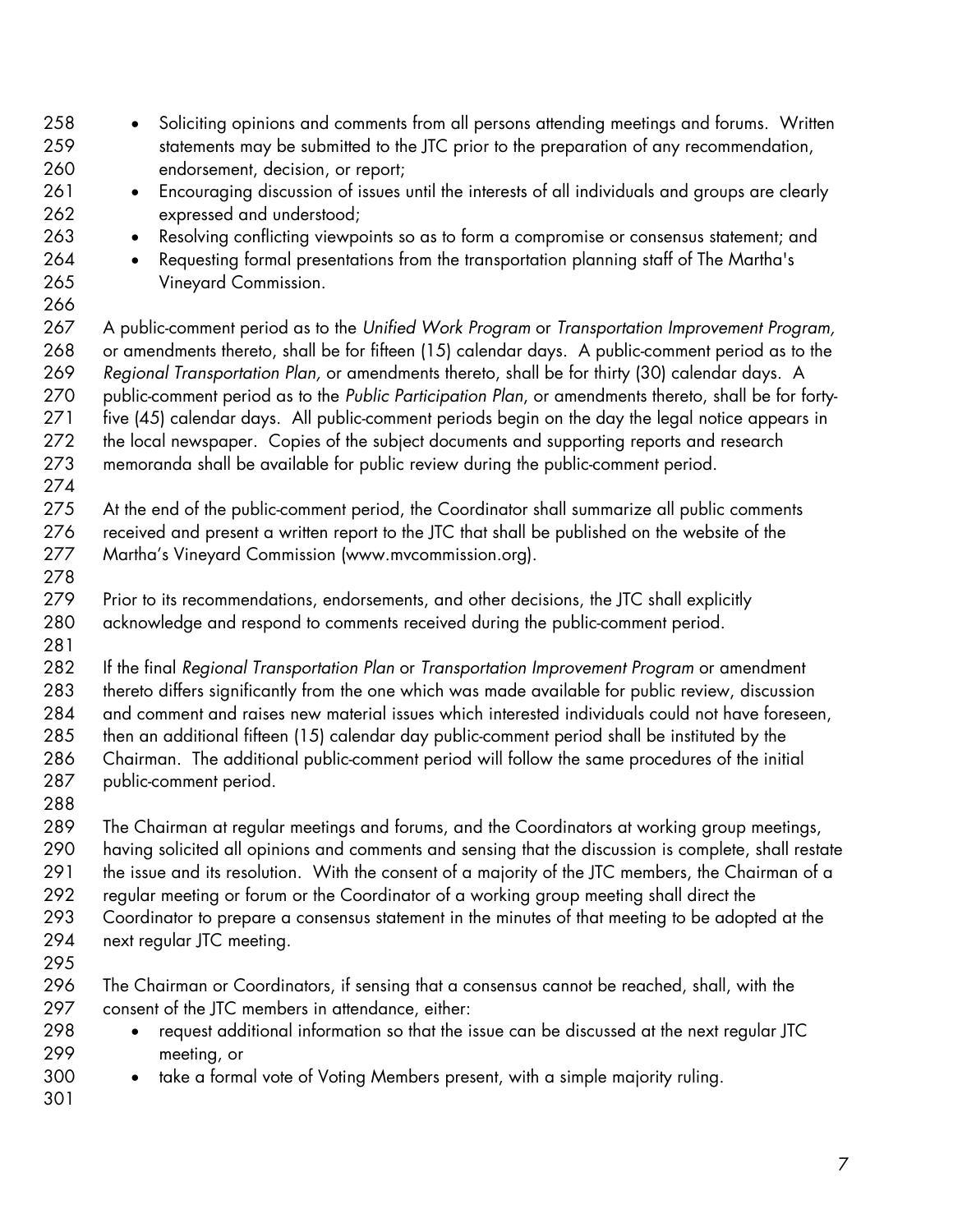- 302
	- Consensus statements in the minutes shall describe the consensus or result of the vote, and
- 303 summarize the interest and major positions advocated by participating individuals and groups.
- 304 Consensus statements shall be available on the website of the Martha's Vineyard Commission
- 305 306 (www.mvcommission.org) or from the Coordinator.

## 307 **8. Amendments**

308

310

313

309 By-law amendments may be proposed by a majority of the JTC members at a regular meeting.

311 312 The Chairman shall distribute written amendment proposals at least fourteen (14) calendar days before a regular meeting.

314 315 At a regular meeting, proposed amendments shall be discussed and shall be voted on by the members.

316 317

- The *Transportation Improvement Program* may be amended in order to:
	- add or delete a project,
	- increase the cost of a highway project by more than twenty-five (25) percent, or
	- increase the cost of a transit project by more than ten (10) percent.

### 322 **9. Consistency with Federal and State Policies**  323

324 325 Questions as to policy or procedure shall be resolved by the JTC as a whole in light of the provisions set forth in the MOU.

326

327 328 329 330 331 332 333 334 335 336 337 338 339 The *Public Participation Plan* is intended to reflect the JTC's commitment to conform to the public involvement policies of the Federal Highway Administration and the Federal Transit Administration as such policies may be applicable to the Martha's Vineyard Region. The *Public Participation Plan* is also consistent with applicable federal legislation, most recently the Safe, Accountable, Flexible, Efficient Transportation Equity Act: A Legacy for Users (SAFETEA-LU). This law specifically requires that the public, as well as other entities, be consulted in development of the *Regional Transportation Plan* and the *Transportation Improvement Program*. The JTC, through the use of public forums and direct consultation, will actively seek the participation of not only the public, but also specifically cyclists and pedestrians, the disabled, relevant federal agencies, state and local regulatory agencies, the Wampanog Tribe of Gay Head (Aquinnah), and other public and private entities engaged in planning, environmental protection, wildlife and natural resource management, historic preservation, and conservation.

- 
- 340 Consistent with Title VI of the Civil Rights Act of 1964, Executive Order 12898 (Environmental
- 341 Justice), and Executive Order 13166 (Limited English Proficiency), reasonable efforts will be made
- 342 by the JTC to include and accommodate such populations.
- 343